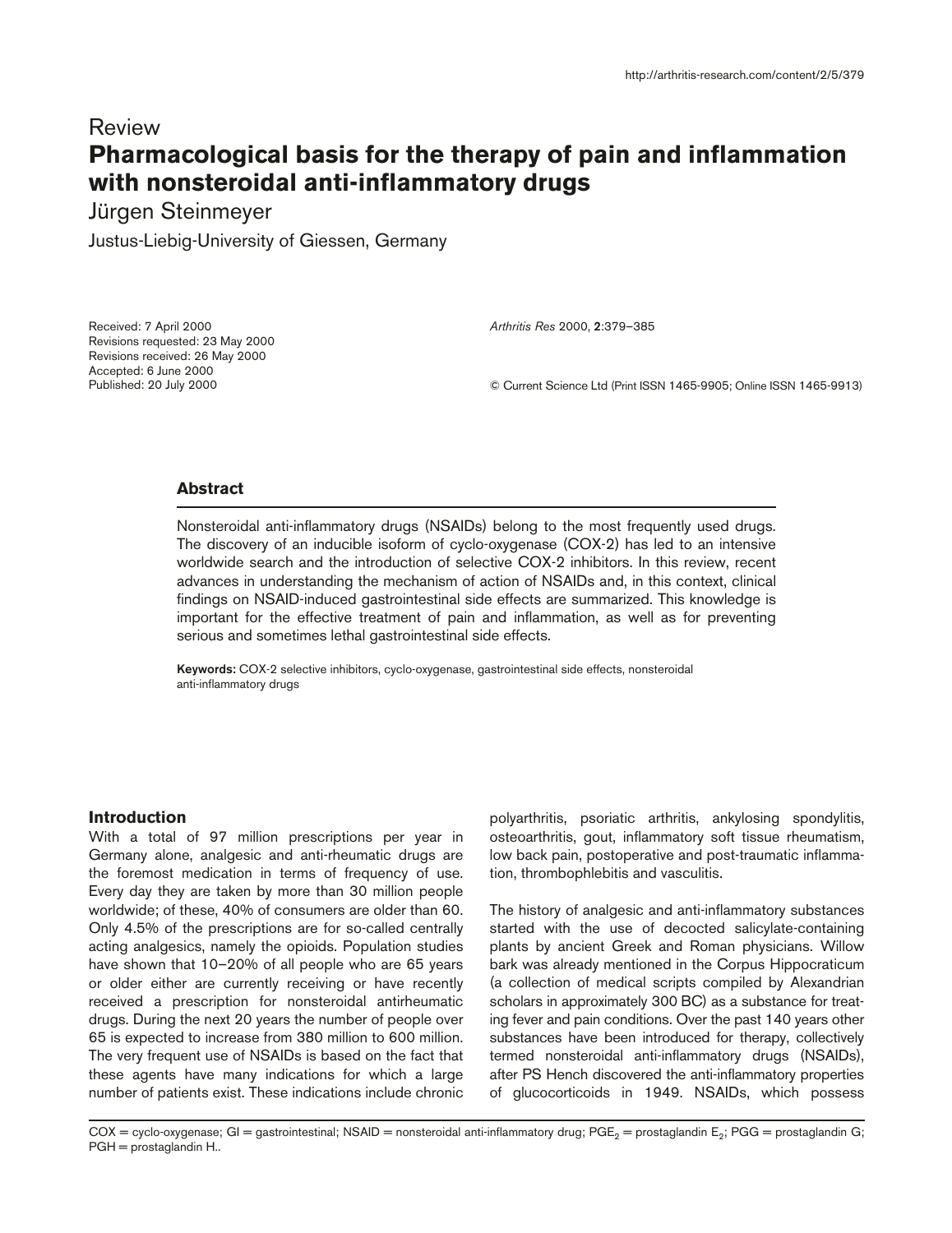analgesic, anti-inflammatory and antipyretic properties, are a heterogeneous group of substances without any uniform chemical properties (although most are organic acids), but nevertheless share the same therapeutic and side effects. In the past few years there have been significant advances in explaining the mechanism of action of NSAIDs.

# **Mechanism of action of NSAIDs**

In the 1930s, Goldblatt and von Euler showed that human seminal fluid contained a component that reduced blood pressure, the effects of which could not be classified among the tissue hormones known at the time. Von Euler termed these new, unknown substances 'prostaglandins' because he presumed that these mediators were produced in the prostate [1,2]. After Bergström and Sjövall achieved the first chemical identification of a prostaglandin at the beginning of the 1960s, the era of prostaglandin research began [3]. It turned out that these hormones could be synthesized by many mammalian cells and that they participate in the regulation of numerous physiological functions.

Another milestone was the discovery by Vane and coworkers that the analgesic, antipyretic and anti-inflammatory properties of acetylsalicylate were based on the inhibition of prostaglandin synthesis [4]. Vane showed that the acidic anti-inflammatory analgesics decreased proinflammatory prostaglandin concentrations by inhibiting cyclo-oxygenase. This finding made sense because the prostaglandins characterized in the 1960s were found to be substantially involved in bringing about and maintaining inflammatory processes by increasing vascular permeability and amplifying the effects of other inflammatory mediators such as kinins, serotonin and histamine. Prostaglandin  $E<sub>2</sub>$  (PGE<sub>2</sub>) is also involved in the induction of fever. As we now know, prostaglandins are not themselves significant mediators of pain; instead, they increase the sensitivity of nociceptors to other stimuli in traumatized tissue. They switch normally non-excitable polymodal receptors ('silent nociceptors') into a state in which they are easily excitable.

## **The biosynthesis of prostaglandins**

Cyclo-oxygenase, also known as prostaglandin H synthase (PGH synthase), catalyzes the conversion of arachidonic acid (hydrolytically liberated from membrane phospholipids) to the prostaglandin endoperoxides  $PGG<sub>2</sub>$  and  $PGH<sub>2</sub>$ , with the addition of two oxygen molecules. In this pathway two reaction steps can be differentiated, catalyzed by different domains of the cyclo-oxygenase protein. The first is the cyclo-oxygenase reaction (in which the formation of a  $C_5$ ring system occurs, leading to the formation of  $PGG<sub>2</sub>$ ), and the second is the peroxidase reaction (in which the peroxide group at C-15 is reduced to an alcohol with the formation of  $PGH<sub>2</sub>$ ). PGH<sub>2</sub> is the precursor for the biologically active prostaglandins and thromboxanes. NSAIDs inhibit only the cyclo-oxygenase reaction of the PGH synthase.

#### **Physiology and pathophysiology of prostaglandins**

Prostaglandins are formed in numerous types of cell within an organism. Their effects are complex and depend on the type of target cells, among other factors. For this reason it is difficult to generalize the physiological roles of individual prostaglandins, because the same compound can sometimes exert even opposite effects on different types of target cell. Prostaglandins are important in the regulation of thrombocyte aggregation, inflammatory processes, pain and fever induction, the regulation of vessel perfusion, and many other processes. From these properties one can deduce the spectrum of activity of prostaglandin biosynthesis inhibitors such as indomethacin, ibuprofen and acetyl salicylic acid: NSAIDs function as anti-inflammatory, antipyretic and analgesic substances. According to the mechanism of action put forward by Vane, the unwanted side effects of NSAIDs can also be explained [eg erosion and bleeding in the gastrointestinal (GI) tract, kidney function disorders, disturbance of blood coagulation], which arise from a blockade of the physiological effects of prostacyclin,  $PGE_2$  and thromboxane A<sub>2</sub> (Fig. 1). In this way, the ulcerogenic activity of NSAIDs can be derived from the physiological functions of  $PGE<sub>2</sub>$  and prostacyclin. Both tissue hormones are cytoprotective towards the stomach: they stimulate the production of mucus and inhibit acid secretion. NSAIDs inhibit endogenous prostaglandin synthesis and in this way remove this cytoprotective effect; thus, the induction of ulcers is promoted.

#### **Pharmacokinetic effects on the mechanism of action**

Accumulation of the acid nonsteroidal anti-inflammatory/ analgesic compounds occurs particularly in inflamed tissue, in the GI mucosa, in the renal cortex, in the blood and in bone marrow owing to their acidic nature ( $pK_a$ 3–5.5) and their high capacity for binding proteins (more than 90%) [5–7]. This property is considered to be a decisive factor not just for their anti-inflammatory properties but also for the previously mentioned unwanted effects of these substances. In chronically inflamed pulmonary tissue, NSAIDs lead to an increased production of leukotrienes and in this way to asthma-like reactions due to the inhibition of prostaglandin synthesis [8]. With non-acid, neutral (paracetamol) or weakly basic (phenazone and derivatives) analgesics that do not accumulate in damaged tissue [9] but reach relatively high concentrations in the central nervous system, such side effects are either not noticed or are only marginally so. Consistent with these findings are observations that paracetamol and phenazone are only weak inhibitors of prostaglandin synthesis in the periphery [4,10], whereas paracetamol interferes with prostaglandin synthesis in the central nervous system [11].

# **NSAIDs as inhibitors of cyclo-oxygenase-1 and cyclooxygenase-2**

In 1990, the first evidence for the existence of an inducible isoform of cyclo-oxygenase (COX) was published by the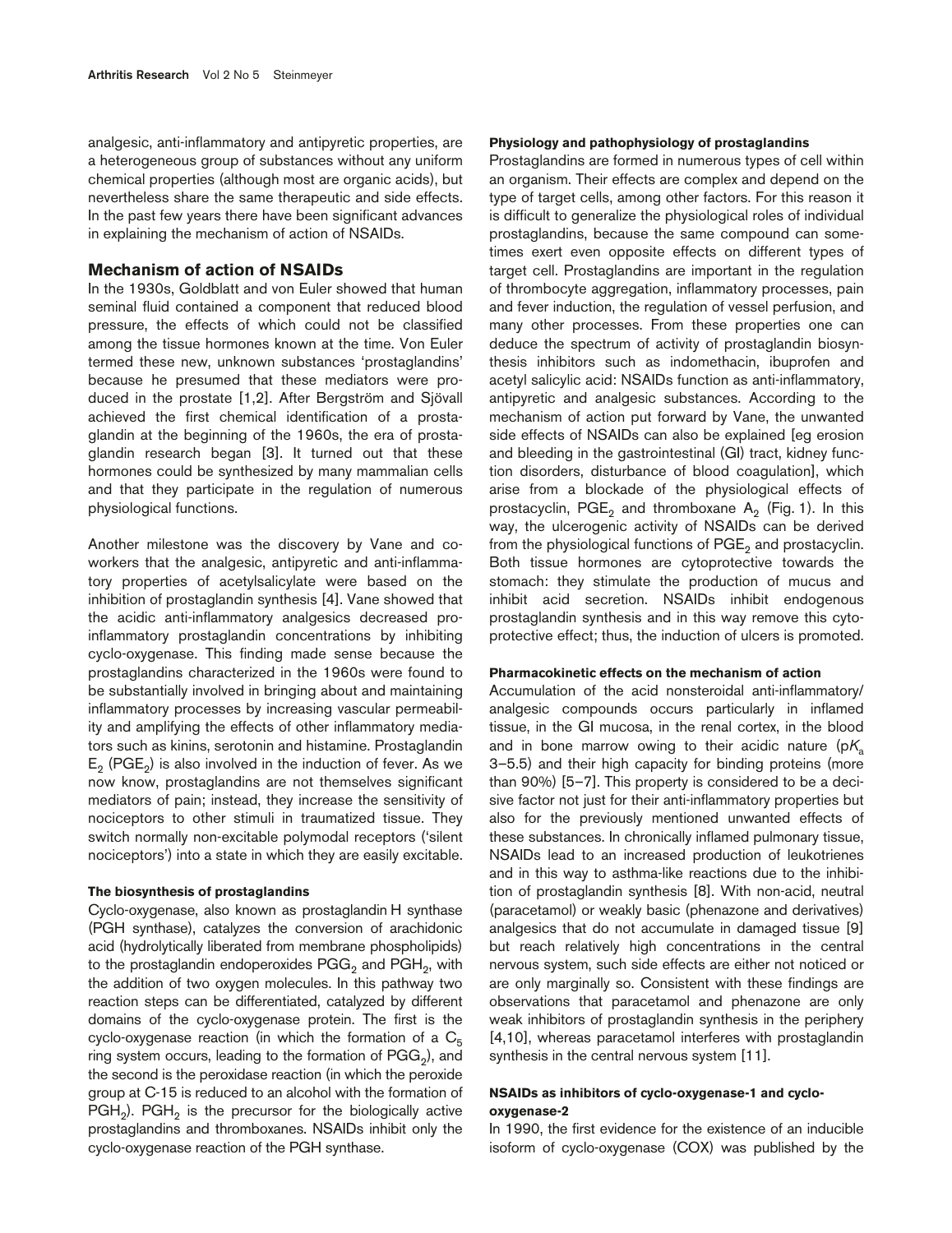

Regulation of prostaglandin biosynthesis by cyclo-oxygenase-1 and cyclo-oxygenase-2 [16].

group of P Needleman [12,13]. Structural analysis showed that the isoenzymes COX-1 and COX-2 had an amino acid sequence homology of approximately 60%. However, the isoforms encoded by different genes differ in their tissue distributions and regulation of expression. COX-1 is expressed constitutively in almost all cell types, including thrombocytes and those present in kidney, stomach and vascular endothelium, and is synthesized and regulated as a so-called 'housekeeping enzyme' involved in physiological adaptation (Fig. 1). COX-2 in contrast is inducible; induction can occur during tissue damage or inflammation in response to cytokines (tumour necrosis factor-α, interleukin-1), mitogens and growth factors. The induction of COX-2 has been observed in macrophages and monocytes, endothelial cells, chondrocytes and osteoblasts. An increased COX-2 level has also been registered in the synovial tissue of patients with rheumatoid arthritis and osteoarthritis [14]. These first findings led to the hypothesis (Fig. 2) that a selective blockade of the COX-2 isoform should lead to the inhibition of inflammation and pain without impeding the COX-1-dependent effects in the GI tissue and kidney, and in blood coagulation [16]. This hypothesis led to an intensive worldwide search for selective COX-2 inhibitors; since 1999 rofecoxib (Vioxx®) and celecoxib (Celebrex®) have been available on the markets.

In the quest for selective COX-2 inhibitors, a number of established NSAIDs (etodolac, meloxicam, nabumetone) rather surprisingly showed a seemingly selective inhibition of COX-2 [17–19]. However, further studies revealed that the COX-1–COX-2 selectivity of a test substance varied significantly depending on the test system (isolated enzymes, cell homogenates, cell lines or isolated cells) and the experimental conditions (incubation time or stimulus used). The full blood assay described by Patrono and coworkers [20] has proved to be a valuable method for deter-

#### **Figure 2**



Physiological and pathophysiological functions of cyclo-oxygenase-2. Modified according to [15].

mining the COX-1–COX-2 selectivity of a compound in clinically relevant human blood cells (thrombocytes and monocytes). Studies with this new assay have finally shown that none of the NSAIDs used previously selectively inhibited COX-2, in other words under therapeutic conditions it allowed thrombocyte aggregation and thromboxane synthase to be kept intact while the formation of  $PGE<sub>2</sub>$  after an inflammatory stimulus was suppressed. Some substances (diclofenac-Na, meloxicam and nimesulide) can at best be described as 'preferential' inhibitors of COX-2. Because the COX inhibitor concentrations were determined in the 1970s and 1980s primarily on preparations containing COX-1 (eg sheep seminal vesicle microsomes), we now have a rather late explanation of why the NSAID plasma level required to achieve an anti-inflammatory effect is far greater than that required to inhibit COX *in vitro*.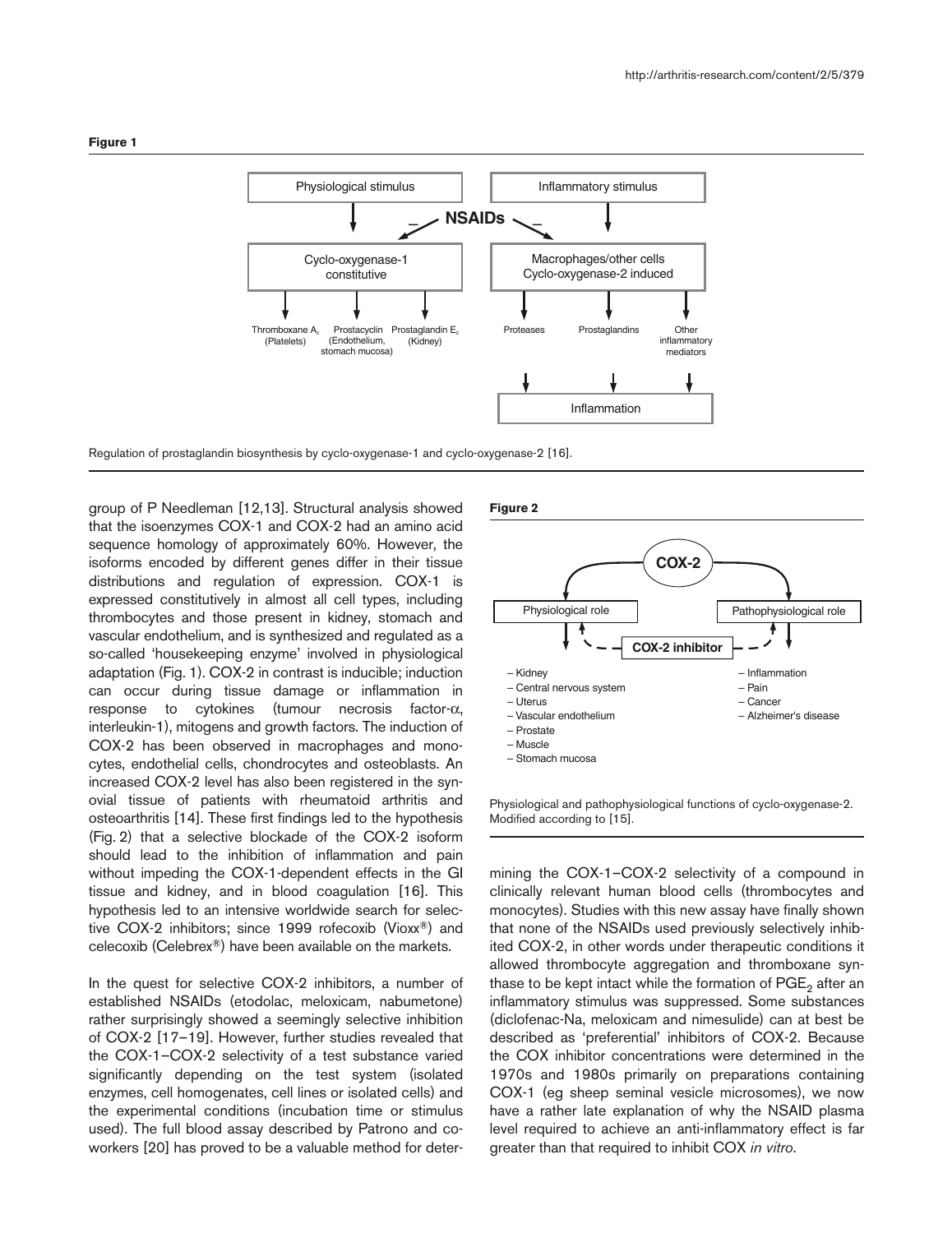## **Recent findings on the physiological and pathophysiological role of COX-2**

According to recent studies, the simple concept that COX-2 is exclusively a pro-inflammatory enzyme can no longer be considered valid [21,22]. Such studies have shown that COX-2 is constitutively expressed in brain and spinal cord, for example (Fig. 2). COX-2 is also expressed at different time points during early pregnancy within the mouse uterine epithelium: the enzyme has a role both in angiogenesis (required to build up the placenta) and nidation (of the fertilized eggs) [23]; the use of COX-2 inhibitors is contraindicated in pregnancy. COX-2 is also expressed during wound healing and has been found at the base of ulcer wounds. In this way, COX-2 inhibitors can delay the healing of ulcers and might therefore be unsuitable for patients with pre-existing ulcers [24]. Experiments on animals have shown a delay in wound healing, possibly due to an inhibition of angiogenesis associated with COX-2-induced effects on growth factors [25]. A potential clinical relevance here might be the use of selective COX-2 inhibitors for treating postoperative pain.

Numerous recent findings suggest that selective COX-2 inhibitors might open up a wide spectrum of new indications for NSAIDs. The degeneration of large areas of the brain in Alzheimer's disease is supposed to occur with the involvement of COX-2 [26]. Selective COX-2 inhibitors might also be directed towards the therapy of colorectal carcinomas [27], whereas other results show that gastric and breast carcinomas also show increased expression rates of COX-2 [28,29], so that selective COX-2 inhibitors might also be therapeutically useful for treating those tumours [30]. Recently the US FDA approved celecoxib for the treatment of the potentially life-threatening and rare genetic disorder called familial adenomatous polyposis. Animal experiments have shown that COX-2 inhibitors decelerate angiogenesis and tumour growth in a dose dependent manner [31]. Here, COX-2 seems to be expressed primarily in the newly created blood vessels (especially in the endothelial cells) needed for tumour growth.

# **GI side effects of NSAIDs**

COX-2-selective NSAIDs were developed with the intention of reducing the unwanted side effects of NSAIDs, particularly those relating to the GI system. NSAIDs that are not COX-2 selective produce GI side effects in between 20% and 40% of all individuals who take them. The extent of this disease, known as NSAID-gastropathy, varies considerably from asymptomatic mucosal damage that is detectable only with an endoscope, through gastric pain, heartburn and dyspepsia, to life-threatening, bleeding, gastric or duodenal ulcers. Older women are more predisposed than older men towards developing an NSAIDinduced ulcer, in which the stomach is more often involved than the duodenum. Here it must be emphasized that

anamnestic, symptomatic and endoscopic findings are only moderately correlated [32]. In more than 10–20% of patients, the first manifestation of an NSAID gastropathy can be a severe GI complication [33].

Short-term studies (several weeks) have demonstrated that asymptomatic mucosal damage is initially shown in up to 80% of patients after NSAID therapy [34]. The incidence of more serious GI complications is approximately 1–2% per year [35]. Unwanted effects in the lower GI tract (bleeding, perforation or strictures) are rarer [36]. Approximately 10–20% of NSAID-treated patients report dyspeptic complaints [37]; approximately 10% interrupt therapy within half a year because of these side effects. With continuous consumption of NSAIDs, 15–20% of the treated patients get an ulcer [35,36], and between 1% and 3% of continuously treated NSAID patients have to receive hospital treatment for GI bleeding or perforation. As a result of NSAID-induced gastric ulceration, bleeding or perforation, approximately 150000 hospital days, at a cost of  $\epsilon$ 64 million, are spent each year in just one nation (Germany) [38]. Adding the expenses for hospital treatment to the costs of the simultaneously prescribed gastroprotective drugs, the annual cost in Germany is approximately  $E128$ million, purely for patients with legal health insurance [38]. In one study based on results from the large United States databank ARAMIS, the risk of a severe GI complication is increased 5.5-fold by therapy with NSAID [39]. At present it is estimated that in Germany up to 2000 patients per year bleed to death after NSAID therapy. However, this number is probably an underestimate because these results were derived only from patients with legal health insurance [38]. For comparison, 814 patients died in 1997 in Germany as the consequence of infection with HIV, or 1512 persons in motor accidents [40]. These data fit well with the conservative estimations from Great Britain with an estimated 12000 hospital treatments and approximately 4000 deaths [41,42]. Estimations for the USA go from more than 70000 hospital treatments and over 16000 NSAID-induced deaths [43]. In this context, the conclusion published by A Herxheimer certainly rings true, that patients for whom NSAIDs are prescribed are not adequately informed about the symptoms of a possible GI complication (such as upper abdominal pain and tarry stools). When such complications occur, patients often fail to interrupt taking the medication in time, or they consult a physician too late [44].

#### **Risk factors**

Various studies have identified the following risk factors for NSAID-induced GI side effects that can in part be brought into the planning of prophylaxis: simultaneous corticosteroid therapy, earlier GI side effects, high dosage and long duration of NSAID therapy, advanced patient age, alcoholism, handicaps, and simultaneous anticoagulant therapy. When these risk factors are present, the indication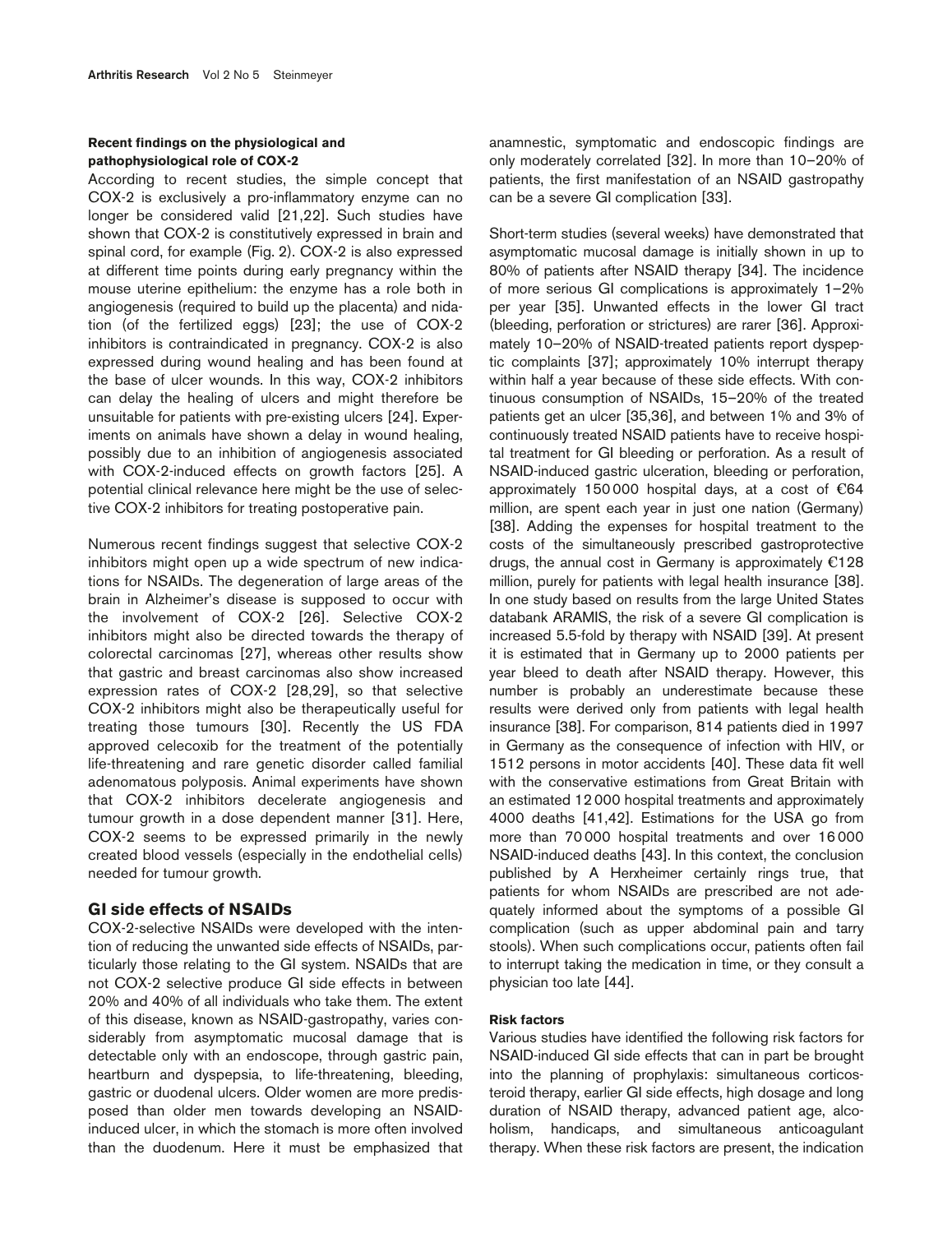for NSAID therapy must be thoroughly scrutinized and, if appropriate, a prophylactic medication should be considered. First an attempt should be made, and not merely with older patients, to achieve the therapeutic goals with a minimally gastrotoxic analgesic, such as paracetamol, or to try a lower dose of NSAID. The use of COX-2-selective drugs such as rofecoxib and celecoxib also seems to be a safer option than using other NSAIDs in these risk groups. However, one limitation is that COX-2 might also have a role in healing ulcers of the stomach, and for this reason caution must be exercised in patients with a previous history of ulcer disease. It must also be emphasized that patients infected with *Helicobacter pylori* seem not to represent a risk group, and the eradication of *H. pylori* does not represent a safe form of prophylaxis [45].

## **Comparison of the GI side effects of different NSAIDs**

The various NSAID substance groups induce GI side effects to widely varying extents. However, a basic problem in studying this is the comparability of the doses used. According to the results of various studies, one can presume that the ability of NSAIDs to induce GI side effects agrees with the following general ranking scheme: rofecoxib=celecoxib <ibuprofen <meloxicam <diclofenac-Na <naproxen <piroxicam <indomethacin <ketoprofen, in increasing order of activity [39,46–53]. However, at the low doses that this comparison is based on, ibuprofen displays primarily only analgesic effects. The results of several studies have also shown that meloxicam belongs to the less gastrotoxic NSAIDs. This applies especially for the low dose of 7.5 mg, which seems to have a similar effectiveness to 100 mg of diclofenac, or 20 mg of piroxicam [52,53]. In many cases, however, rheumatic patients require a higher dose; with increasing doses, gastrotoxic effects can start to appear more frequently [54]. This agrees with the fact that COX-2 selectivity decreases with higher doses of meloxicam [55].

## **Prophylaxis of an NSAID gastropathy**

GI side effects of NSAIDs cannot be avoided when they are applied as a suppository or in intramuscular or intravenous formulations, because the inhibition of prostaglandin synthesis in the stomach proceeds primarily via the systemic route [56]. Several medication-related measures for preventing an NSAID gastropathy have been investigated in prospective studies. However, in comparing the study results one must observe the importance of the side effects. For patients, the subjective compatibility of the medication is the most important factor, but from a physician's point of view it is also important to prevent serious, and possibly even fatal, GI complications.

Antacids and  $H_2$ -receptor antagonists (eg ranitidine) are very effective at relieving subjective complaints, but they cannot prevent severe GI complications [35]. With the proton pump inhibitor omeprazole, in contrast, common GI complications can often be inhibited, although higher doses are not necessarily more effective. In addition, not only can the synthetic  $PGE_1$  analogue misoprostol given prophylactically for between 4 and 6 weeks reduce asymptomatic lesions by 90% [57] but it can also reduce ulcer bleeding by 40%, as the MUCOSA study demonstrated [58]. However, the application of misoprostol often seems to be badly tolerated owing to the appearance of diarrhoea and abdominal pain: the discontinuation rate is high. An extensive cost–benefit analysis on the prophylaxis of NSAID gastropathy with misoprostol revealed that this form of prophylaxis can only be clearly recommended in high-risk patients [59]. Studies from different industrial countries show that almost a quarter of all patients aged between 60 and 65 years that received an NSAID also simultaneously received gastroprotective drugs such as  $H_2$ -receptor antagonists, proton pump inhibitors, misoprostol or antacids. In Great Britain the prescription rate of these drugs is approximately 20%, in Canada 25%, in France 34% and in Germany 28% [38,60]. In comparison with the use of COX-2 inhibitors the place of this strategy in therapy is difficult to predict and will possibly depend on price. As has always been the case, NSAID therapy, even with COX-2-selective inhibitors, should be discontinued with bleeding ulcers as a matter of principle. How long such a discontinuation should be done has not yet been investigated systematically.

## **Conclusion**

The development of COX-2-selective inhibitors has already been praised with headlines such as 'super aspirin' or the 'drug of the next century', because the first clinical findings revealed the appearance of significantly fewer serious GI side effects. In comparison with other NSAIDs, a similarly strong analgesic and possibly also an anti-inflammatory effect can be achieved [46,47,49–51, 61–64]. However, the future might not look quite as satisfying as at first imagined, because it has become apparent that COX-2 does not simply have a significant role in pain and inflammation: it also has physiological functions in other organs. Furthermore, patient collectives in clinical studies are not always representative, because risk groups such as older patients or probands with chronic or GI conditions are normally excluded. In this way, side effects can appear in everyday life that are not observed in clinical studies. An excessive COX-2 selectivity, especially when the dose is increased, might also work disadvantageously. An important task for medical institutions will therefore be to report on the effectiveness and side-effect profile of COX-2 inhibitors in comparison with NSAIDs that have previously been used successfully, and especially in longterm studies. Overall, however, despite the theoretically imaginable side effects, the preliminary clinical findings are positive. Selective COX-2 inhibitors are without question an innovative pharmaceutical development that might have a considerable spectrum of use.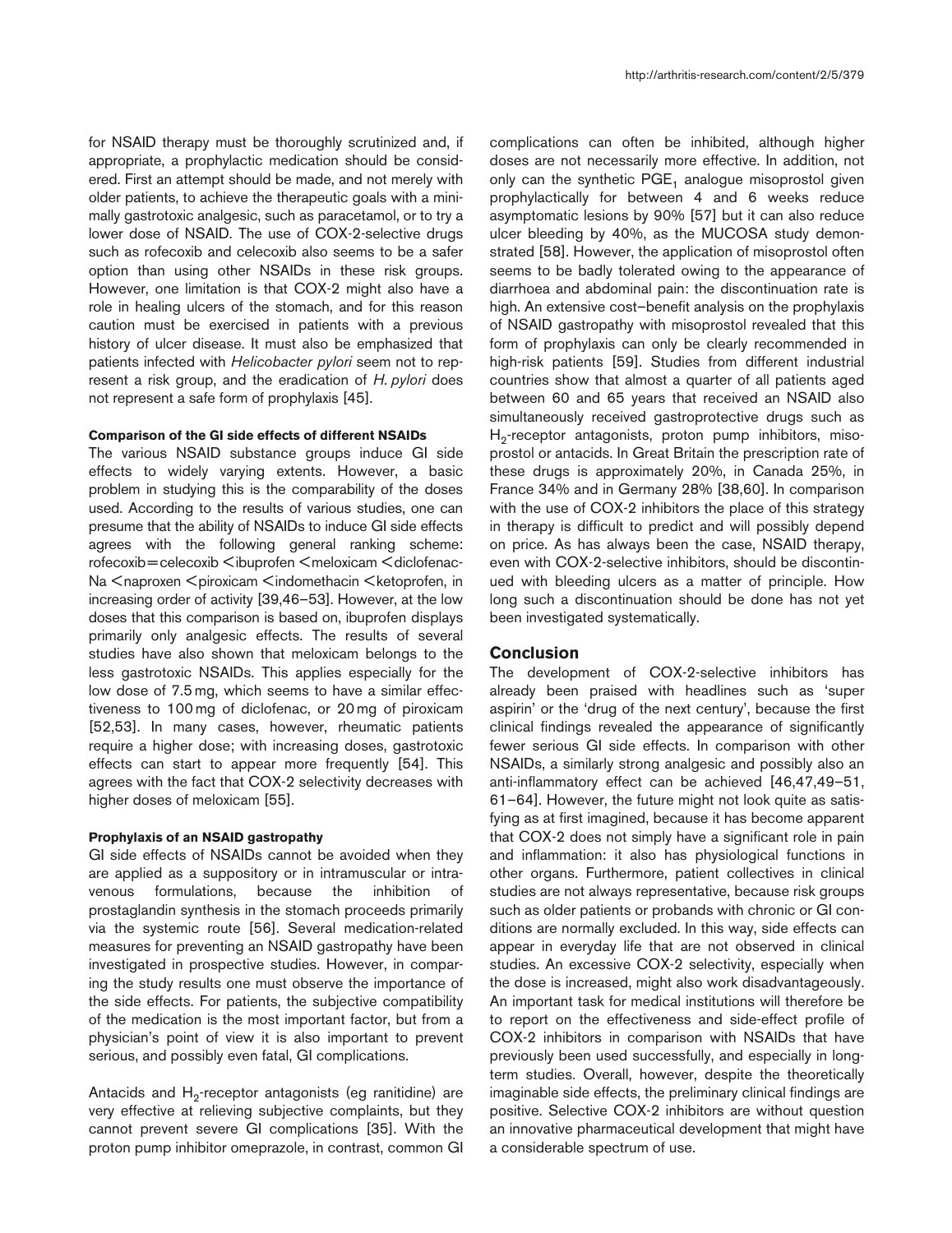#### **References**

- 1. Goldblatt WM: **A depressor substance in seminal fluid.** *J Soc Chem Ind* 1933, **52**:1056–1057.
- 2. von Euler US: **Über die spezifische blutdrucksendende Substanz des menschlichen Prostata- und Samenblasensekretes.** *Klin Wochenschr* 1935, **14**:1182–1183.
- 3. Bergström S: The structure of prostaglandin E, F<sub>1</sub> und F<sub>2</sub>. Acta *Chem Scand* 1962, **16**:501–502.
- 4. Vane JR: **Inhibition of prostaglandin biosynthesis as a mechanism of action of aspirin-like drugs.** *Nat New Biol* 1971, **231**:232–235.
- 5 Brune K: **How aspirin might work: a pharmacokinetic approach.** *Agents Actions* 1974, **4**:230–232.
- 6. Brune K, Glatt M, Graf P: **Mechanism of action of antiinflammatory drugs.** *Gen Pharmacol* 1976, **7**:27–33.
- 7. Rainsford KD, Schweitzer A, Brune K: **Autoradiographic and biochemical observations on the distribution of non-steroid antiinflammatory drugs.** *Arch Int Pharmacodyn Ther* 1981, **250**:180–194.
- 8. Israel E, Fischer AR, Rosenberg MA, Lilly CM, Callery JC, Shapiro J, Cohn J, Rubin P, Drazen JM: **The pivotal role of 5-lipoxygenase products in the reaction of aspirin-sensitive asthmatics to aspirin.** *Am Rev Respir Dis* 1993, **148**:1447–1451.
- 9. Brune K, Rainsford KD, Schweitzer A: **Biodistribution of mild analgesics.** *Br J Clin Pharmacol* 1980, **10 (suppl 2)**:279–284.
- 10. Brune K, Rainsford KD, Wagner K, Peskar BA: **Inhibition by antiinflammatory drugs of prostaglandin production in cultured macrophages.** *Naunyn Schmiedebergs Arch Pharmacol* 1981, **315**: 269–276.
- 11. Flower RJ, Vane JR: **Inhibition of prostaglandin synthetase in brain explains the anti-pyretic activity of paracetamol (4-actamidophenol).** *Nature* 1972, **240**:410–411.
- 12. Fu JY, Masferrer JL, Seibert K, Raz A, Needleman P: **The induction** and suppression of prostaglandin H<sub>2</sub> synthase (cyclooxygenase) **in human monocytes.** *J Biol Chem* 1990, **265**:16737–16740.
- 13. Masferrer JL, Zweifel BS, Seibert K, Needleman P: **Selective regulation of cellular cyclo-oxygenase by dexamethasone and endotoxin in mice.** *J Clin Invest* 1990, **86**:1375–1379.
- 14. Crofford LJ: **Expression and regulation of COX-2 in synovial tissues of arthritic patients.** In *Improved Non-steroid Anti-inflammatory Drugs. COX-2 Enzyme Inhibitors*. Edited by Vane JR, Botting JH, Bottin RM. London: Kluwer and William Harvey Press; 1996: 203–213.
- 15. Himz B, Brune K: **COX-1 und COX-2: Funktionen und pharmakologische Beeinflussung.** *Pharmazie in unserer Zeit* 1999, **28**:21–29.
- 16. Vane J: **Towards a better aspirin.** *Nature* 1994, **367**:215–216.
- 17. Engelhardt G, Bogel R, Schnitzer C, Utzmann R: **Meloxicam: influence on arachidonic acid metabolism; part I: In vitro findings.** *Biochem Pharmacol* 1996, **51**:21–28.
- 18. Laneuville O, Breuer DK, Dewitt DL, Hla T, Funk CD, Smith WL: **Differential inhibition of human prostaglandin endoperoxide H synthases-1 and -2 by nonsteroidal anti-inflammatory drugs.** *J Pharmacol Exp Ther* 1994, **271**:927–934.
- 19. Meade EA, Smith WL, DeWitt DL: **Differential inhibition of prostaglandin endoperoxide synthase (cyclooxygenase) isozymes by aspirin and other non-steroidal anti-inflammatory drugs.** *J Biol Chem* 1993, **268**:6610–6614.
- 20. Patrignani P, Panara MR, Greco A, Fusco O, Natoli C, Iacobelli S, Cipollone F, Ganci A, Creminon C, Maclouf J, Patrono C: **Biochemical and pharmacological characterization of the cyclooxygenase activity of human blood prostaglandin endoperoxide synthase.** *J Pharmacol Exp Ther* 1994, **271**:1705–1712.
- 21. Crofford LJ, Lipsky PE, Brooks P, Abramson SB, Simon LS, van de Putte LBA: **Basic biology and clinical application of specific cyclooxygenase-2 inhibitors.** *Arthritis Rheum* 2000, **43**:4–13.
- 22. Wallace JL: **Distribution and expression of cyclooxygenase (COX) isoenzymes, their physiological roles, and the categorization of nonsteroidal anti-inflammatory drugs (NSAIDs).** *Am J Med* 1999, **107**:11–16.
- 23. Chakraborty I, Das SK, Dey SK: **Developmental expression of the cyclooxygenase-1 and cyclooxygenase-2-genes in the periimplantation mouse uterus and their differential regulation by the blastocyst and ovarian steroids.** *J Mol Endocrinol* 1996, **16**:107–122.
- 24. Wallace JL, Reuter BK, McKnight W, Bak A: **Selective inhibitors of cyclooxygenase-2: are they really effective, selective, and GI-safe?** *J Clin Gastroenterol* 1998, **27 (suppl 1)**:28–34.
- 25. Vane JR, Bakhle YS, Botting RM: **Cyclooxygenases 1 and 2.** *Annu Rev Pharmacol Toxicol* 1998, **38**:97–120.
- 26. Tocco G, Freire-Moar J, Schreiber SS, Sakhi SH, Aisen PS, Pasinetti GM: **Maturational regulation and regional induction of cyclooxygenase-2 in rat brain: implications for Alzheimer´s disease.** *Exp Neurol* 1997, **144**:339–349.
- 27. Kawamori T, Rao CV, Seibert K, Reddy BS: **Chemopreventive activity of celecoxib, a specific cyclooxygenase-2 inhibitor, against colon carcinogenesis.** *Cancer Res* 1998, **58**:409–412.
- 28. Harris RE, Robertson FM, Abou-Issa HM, Farrar WB, Brueggemeier R: **Genetic induction and upregulation of cyclooxygenase (COX) and aromatase (CYP19): an extension of the dietary fat hypothesis of breast cancer.** *Med Hypotheses* 1999, **52**:291–292.
- 29. Ristimaki A, Honkanen N, Jankala H, Sipponen P, Harkonen M: **Expression of cyclooxygenase-2 in human gastric carcinoma.** *Cancer Res* 1997, **57**:1276–1280.
- 30. Fosslien E: **Molecular pathology of cyclooxygenase-2 in neoplasia.** *Ann Clin Lab Sci* 2000, **30**:3–21.
- 31. Masferrer JL, Koki A, Seibert K: **COX-2 inhibitors. A new class of antiangiogenic agents.** *Ann NY Acad Sci* 1999, **889**:84–86.
- 32. Graham DY, Smith JL: **Gastroduodenal complications of chronic NSAID therapy.** *Am J Gastroenterol* 1988, **83**:1081–1084.
- 33. Lichtenstein DR, Syngal S, Wolfe MM: **Nonsteroidal antiinflammatory drugs and the gastro-intestinal tract. The double-edged sword.** *Arthritis Rheum* 1995, **38**:5–18.
- 34. Ehsanullah RS, Page MC, Tildesley G, Wood JR: **Prevention of gastroduodenal damage induced by non-steroidal anti-inflammatory drugs: controlled trial of ranitidine.** *Br Med J* 1988, **297**:1017–1021.
- 35. Singh G, Ramey DR, Morfeld D, Hatoum HT, Fries JF: **Gastrointestinal tract complications of nonsteroidal anti-inflammatory drug treatment in rheumatoid arthritis. A prospective observational cohort study.** *Arch Intern Med* 1996, **156**:1530–1536.
- 36. Brooks PM, Day RO: **Nonsteroidal antiinflammatory drugs differences and similarities.** *N Engl J Med* 1991, **324**:1716–1725.
- 37. Hardin JG, Longenecker GL: *Handbook of Drug Therapy in Rheumatic Disease. Pharmacologic and Clinical Aspects.* Boston: Little, Brown and Co.; 1992.
- 38. Bolten WW, Lang B, Wagner AV, Krobot JJ: **Konsequenzen und Kosten der NSA-Gastropathie in Deutschland.** *Akt Rheumatol* 1999, **24**:127–134.
- 39. Singh G, Rosen Ramey D: **NSAID induced gastrointestinal complications: the ARAMIS perspective — 1997. Arthritis, Rheumatism, and Aging Medical Information System.** *J Rheumatol* 1998, **51**:8–16.
- 40. Statistisches Bundesamt: *Todesursachen in Deutschland 1997*. Fachserie 12, Reihe 4. Stuttgart: Metzler-Poeschel; 1998.
- 41. Blower AL, Brooks A, Fenn GC, Hill A, Pearce MY, Morant S, Bardhan KD: **Emergency admissions for upper gastrointestinal disease and their relation to NSAID use.** *Aliment Pharmacol Ther* 1997, **11**:283–291.
- 42. Langman MJ, Weil J, Wainwright P, Lawson DH, Rawlins MD, Logan RE, Murphy M, Vessey MP, Colin-Jones DG: **Risks of bleeding peptic ulcer associated with individual non-steroidal anti-inflammatory drugs.** *Lancet* 1994, **343**:1075–1078.
- 43. Fries JF: **NSAID gastropathy: the second most deadly rheumatic disease? Epidemiology and risk appraisal.** *J Rheumatol* 1991, **28**:6–10.
- 44. Herxheimer A: **Many NSAID users who bleed don´t know when to stop.** *Br Med J* 1998, **316**:492.
- 45. Veldhuyzen van Zanten SJ: **Commentary: bleeding ulcers, interaction between NSAIDs and** *Helicobacter pylori* **infection, and nonulcer dyspepsia.** *Gastroenterology* 1997, **113 (suppl 6)**:S90–S92.
- 46. Geis GS: **Update on clinical developments with celecoxib, a new specific COX-2 inhibitor: what can we expect?** *Scand J Rheumatol* 1999, **109 (suppl)**:31–37.
- 47. Simon LS, Weaver AL, Graham DY, Kivitz AJ, Lipsky PE, Hubbard RC, Isakson PC, Verburg KM, Yu SS, Zhao WW, Geis GS: **Anit-inflammatory and upper gastrointestinal effects of celecoxib in rheumatoid arthritis: a randomized controlled trial.** *J Am Med Assoc* 1999, **282**:1921–1928.
- 48. Lanza FL: **A safe non-steroidal anti-inflammatory drug the search continues.** *Ital J Gastroenterol Hepatol* 1999, **31**:386–387.
- 49. Scott LJ, Lamb HM: **Rofecoxib.** *Drugs* 1999, **58**:499–505.
- 50. Laine L, Harper S, Simon T, Bath R, Johanson J, Schwartz H, Steru S, Quan H, Bolognese J for the Rofecoxib Osteoarthritis Endoscopy Study Group: **A randomized trial comparing the effect of rofecoxib, a cyclooxygenase-2-specific inhibitor, with that of ibuprofen on gastroduodenal mucosa of patients with osteoarthritis.** *Gastroenterology* 1999, **117**:776–783.